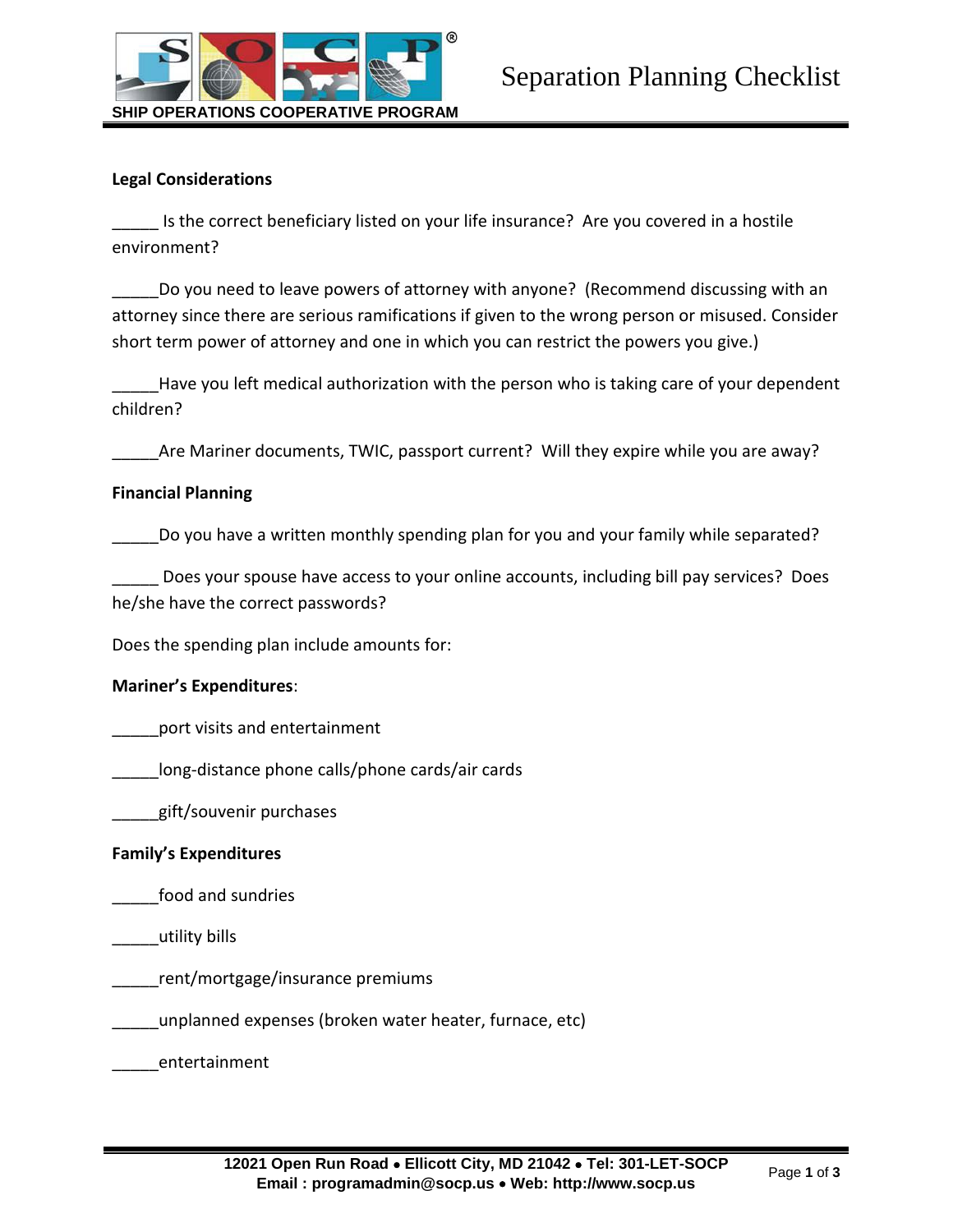

### **Taxes**

If you plan to do your taxes while deployed, do you have all the records you will need? If another will do your taxes do they have all of the records they will need?

### **Banking Decisions**

Is your pay set up the way you want? Do you have an allotments or automatic deposits?

If married, do you both understand clearly how finances are to be handled while separated?

### **Bills**

Who will be paying your bills while you are away? (Have you considered online bill paying services?)

Are there any once-a-year expenses coming up while you are away? Who will pay them for you?

How will you be making monthly payments to your creditors? Do they all have your correct address?

If married, have you decided who will be using which credit cards during your separation?

\_\_\_\_Do you and your spouse both understand who will be paying which bills?

\_\_\_\_If you are renting an apartment, who will be paying the rent for you?

\_\_\_\_Will you have to pay utility bills while deployed? Who will pay them for you?

\_\_\_\_Is your renter's/homeowner's insurance current?

## **Vehicles**

Do you have a safe place to store your vehicle and/or someone to take care of it for you?

\_\_\_\_Are vehicle insurance, tags, registration/title, and base inspection stickers all current?

If your vehicle will be stored, consider stopping your liability coverage for the time you are away and keeping the collision and theft coverage only.

\_\_\_\_Is all routine maintenance, i.e. oil/filter change, etc. current?

Have you left the name of a trusted mechanic/repair garage with your family?